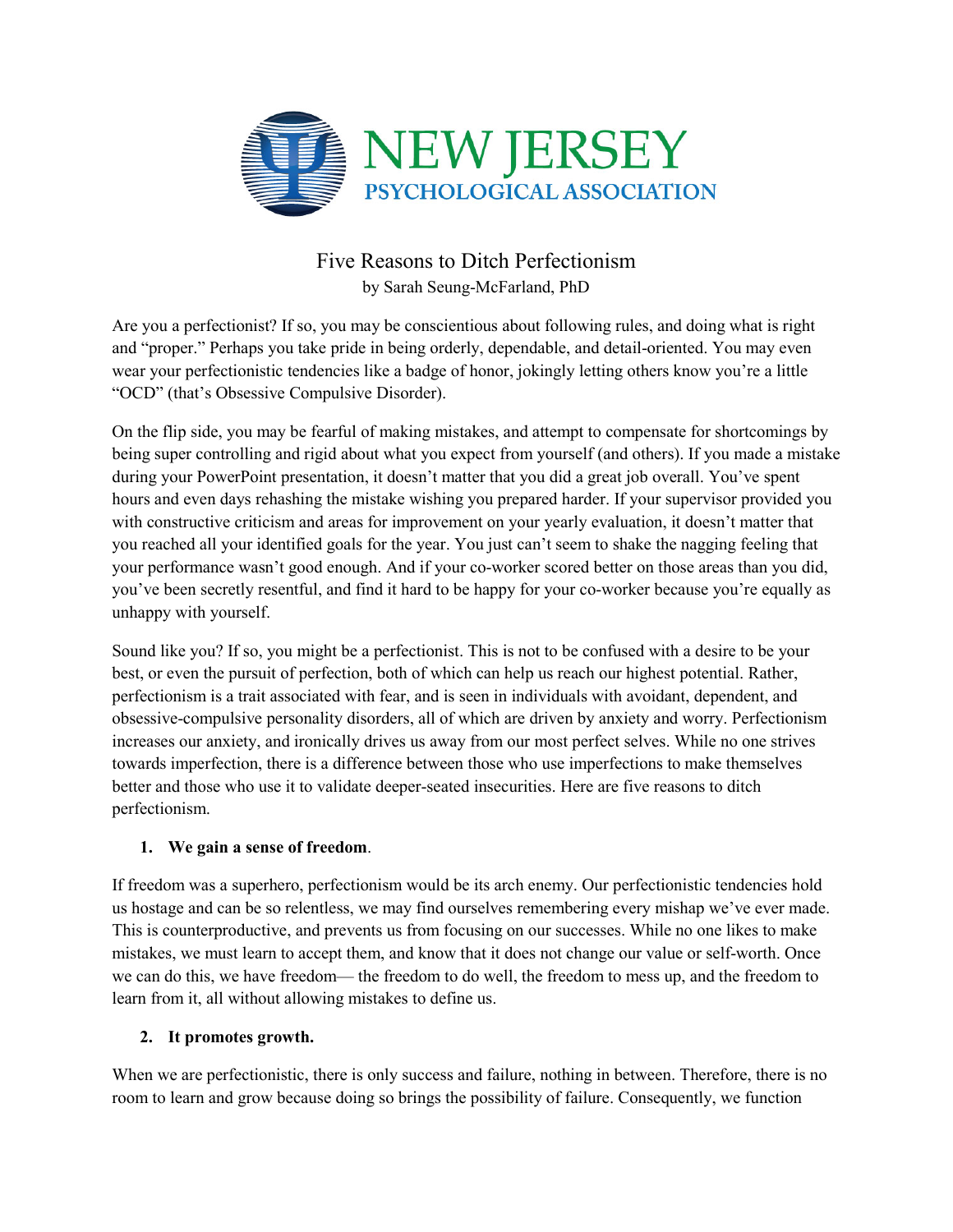purely within our comfort zone and develop no new skills. On the other hand, if we are not driven by fear of failure, we do not limit ourselves to what we know we can do well, and are more likely to take risks that promote learning and growth.

## **3. We learn to appreciate the process.**

In all fairness, most of us would prefer not to go through the struggles and challenges life brings. In fact, we develop perfectionistic tendencies to shield us from these negative experiences. That is, if we're "perfect" we can avoid the emotional injury that accompanies these experiences. The problem is, in order to be our best selves, we must experience struggles because it authenticates us. It is our ability to overcome inevitable challenges that help to shape us and make us emotionally stronger than we would have been had we not been challenged.

# **4. We can shine.**

If in fact we were perfect, what would that mean? That we'd never make a mistake? That we never did anything different from the status quo? I'm not sure what that would look like, and quite frankly, it sounds a little scary (think Stepford Wives). When we harbor perfectionistic tendencies, our anxiety makes us cautious, and this can be reinforcing if we succeed in avoiding mistakes. But at the same time, we also suppress unique aspects of ourselves, those qualities that cause us to shine or stand out. Let's say we both desire to own similar business. If we are true to ourselves, your business and mine would certainly be different. Otherwise, we'd be offering the same exact services in the same exact way, and that would be most uninteresting. Our idiosyncrasies and faults are what distinguish us from others.

# **5. It reduces the risk for developing anxiety or anxiety-related disorders.**

We may be predisposed to certain disorders based upon our genetic make-up, our psychological functioning, and our environment. While the desire to be perfect may not be a disorder per se, it can develop into an anxiety disorder if it isn't addressed. The constant barrage of needing to be perfect, being fearful of failure, and feeling too anxious to try new things is taxing, and saps our emotional energy. We must be kind to ourselves with healthy and accurate thoughts even when it feels counter intuitive to do so because this is what brings peace of mind.

If you are dealing with perfectionistic tendencies that have been impairing your ability to function at work, maintain healthy relationships, or progress in other major areas of your life, you may want to consider meeting with a therapist who specializes in treating anxiety.

These resources may also be helpful:

- 1. *Life Without Limits: Clarify what you Want, Redefine Your Dreams, Become the Person You Want to Be*, by Lucinda Bassett.
- 2. *Never Good Enough: How to Use Pefectionism to You're your Advantage Without Letting it Ruin Your Life,* by Monica Ramirez Basco, PhD.
- 3. *When Perfect Isn't Good Enough: Strategies for Coping with Perfectionism*, by Martin Antony, PhD.